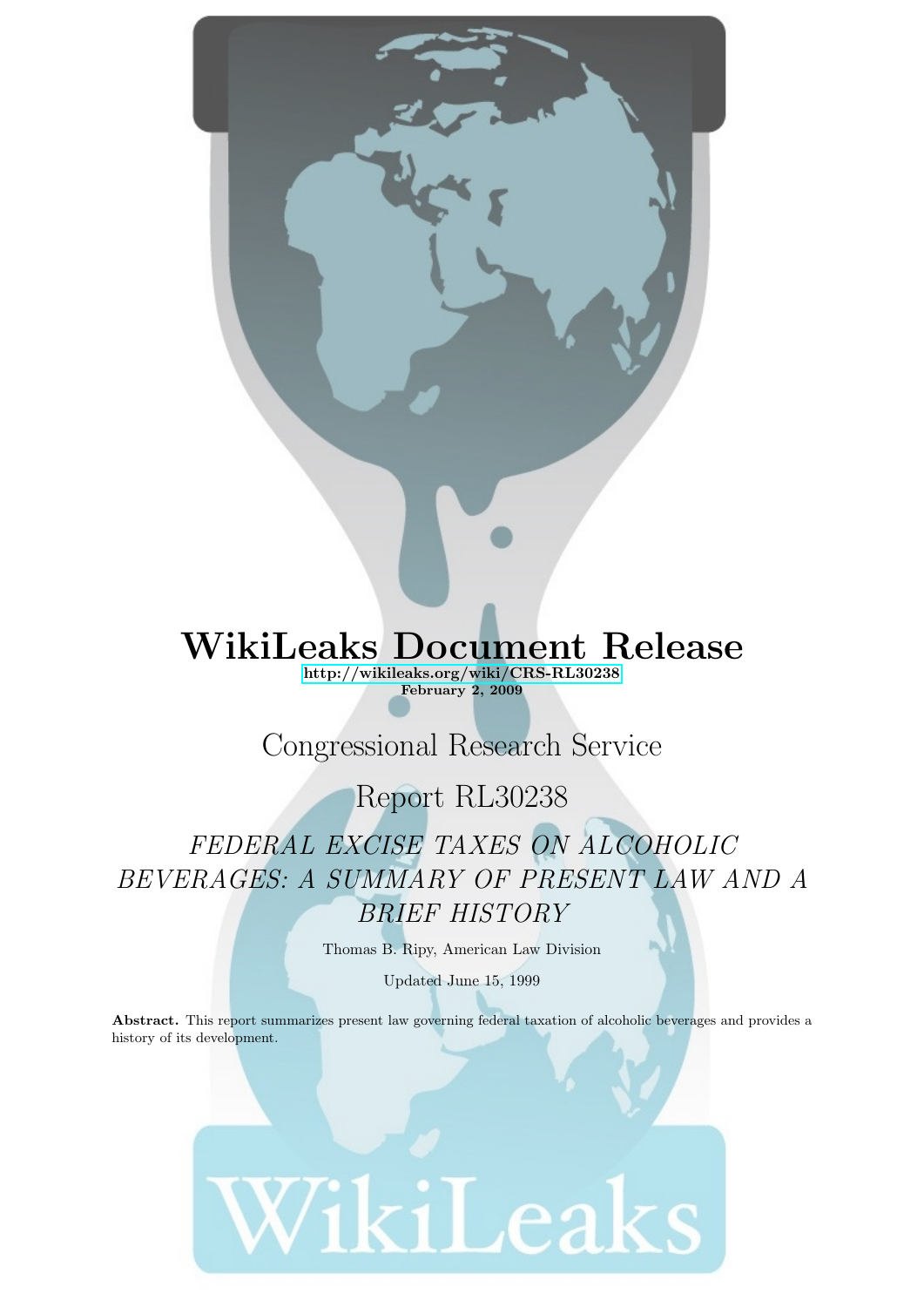# CRS Report for Congress

Received through the CRS Web

# Federal Excise Taxes on Alcoholic Beverages: A Summary of Present Law and a Brief History

June 15, 1999

Thomas B. Ripy Legislative Attorney American Law Division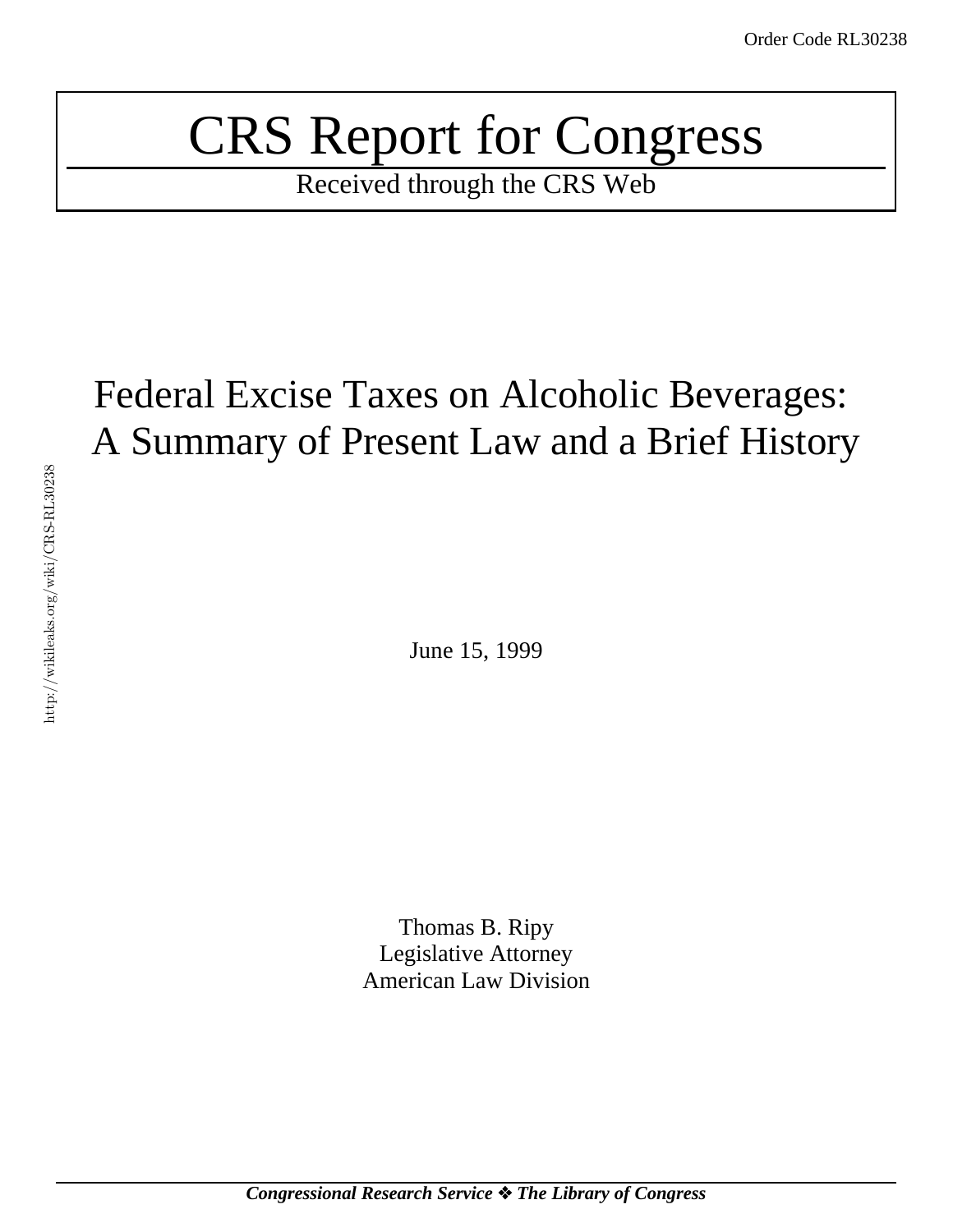#### **ABSTRACT**

This report summarizes present law governing federal taxation of alcoholic beverages and provides a brief history of its development from 1791 to the present. It will updated as warranted by subsequent legal developments.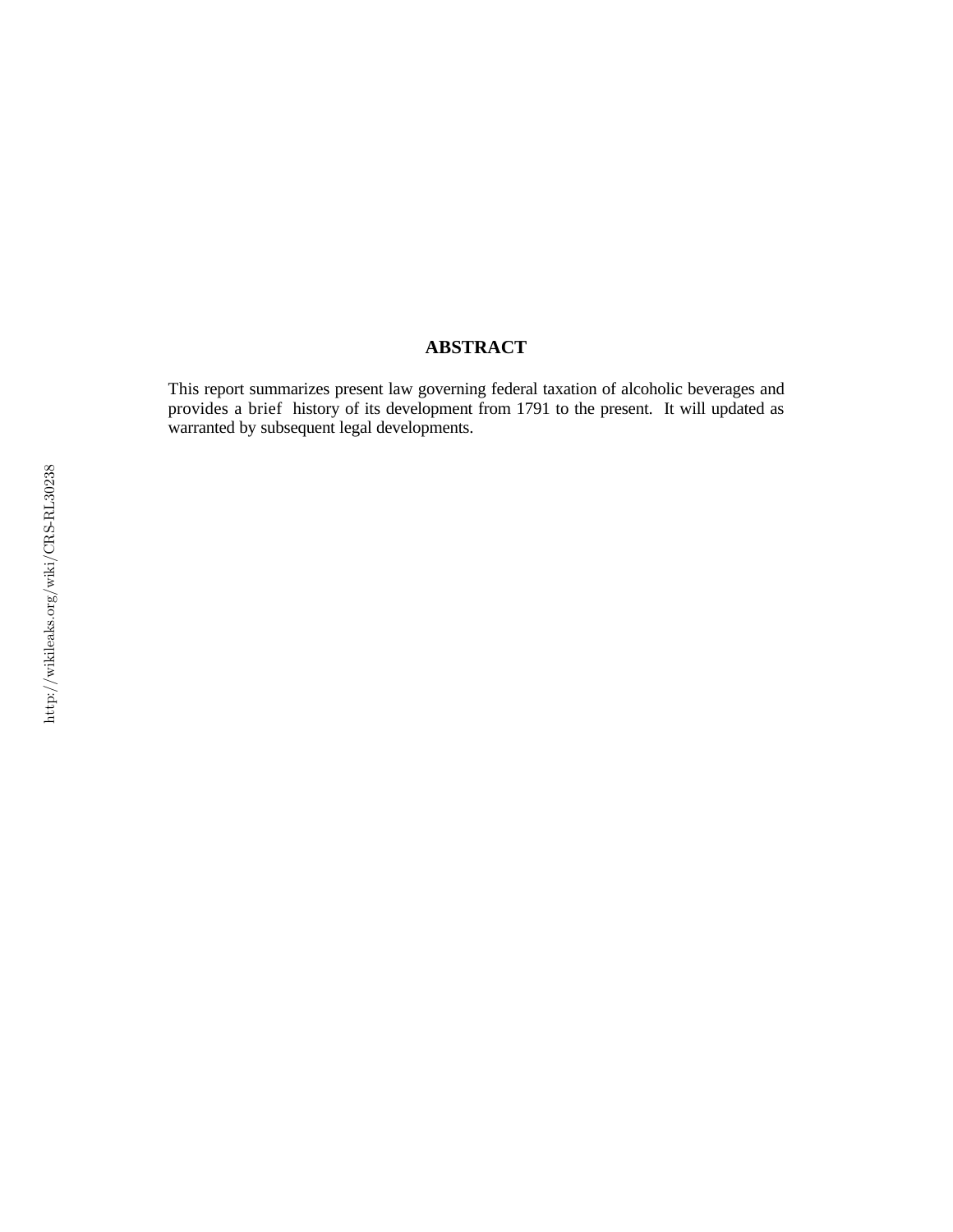#### Federal Excise Taxes on Alcoholic Beverages: A Summary of Present Law and a Brief History

#### **Summary**

Excise taxes on alcoholic beverages began with the 1791 tax, a short lived tax proposed as a means of helping to meet the costs of the Revolutionary War debt. The tax was resurrected briefly during the War of 1812. Eliminated shortly after the close of that war it reappeared as a tool for financing the Civil War, when a tax was also extended to fermented beverages (beer and ales). It has continued through to the present day, being extended to carbonated wines and, just prior to World War I, to wines generally. Taxation of alcoholic beverages are periodically reevaluated by Congress and the subject of congressional inquiries.

Taxes generally have increased during war time periods; and during their early years, when demands on the national government were not as great, revenues from these excises contributed a substantial portion of the total budget.

Tax rates on alcoholic beverages remained unchanged from the mid 1950s until 1984, when the tax on distilled spirits was increased by \$2 per proof gallon to \$12.50. A proof gallon is a gallon which is 50% alcohol. In 1990, in response to demands for added revenues to reduce the budget deficit there was an across the board increase on beverage alcohol tax rates. According to the House committee recommending that increase, these taxes were selected for an increase because they had not been increased for many years so that the effective rate was substantially lower than when adopted and there was considerable evidence of added social costs from consumption of alcoholic beverages. In the latter context the tax increase was viewed as a user fee to aid in bearing the added costs to government and a potential deterrent to excessive consumption.

Beer is presently taxed at \$18 per 31 gallon barrel; typical table wines (up to 14% alcohol: Chablis, rose, burgundy) are taxed at \$1.07 per gallon; sweeter fortified wines (14 - 21% alcohol: sherry, port, vermouth) are taxed at \$1.57 per wine gallon. Other rates include champagne and sparkling wines taxed at \$3.40 per wine gallon and artificially carbonated wines taxed at \$3.30 per wine gallon. Distilled spirits are now taxed at the rate of \$13.50 per proof gallon. A proof gallon is one gallon of 100 proof spirits (50% alcohol). Thus the tax on 80 proof spirits would be .8 x \$13.50 or \$10.80 per gallon. The law also imposes an occupational tax of \$1000 per year on wine makers, brewers and distillers; \$500 on wholesalers; and \$250 on retailers. In addition alcoholic beverages are subject to state taxes.

This report explains the operation of present law and provides a brief historical background for federal taxation of alcoholic beverages. It will be updated as warranted by subsequent legal developments. For additional information on this topic see: CRS Report RS20172, Excise Taxes on Alcohol, Tobacco and Gasoline: History and Inflation-Adjusted Rates, and CRS Report RS20093, Excise Taxes on Wines: Rates and Revenues.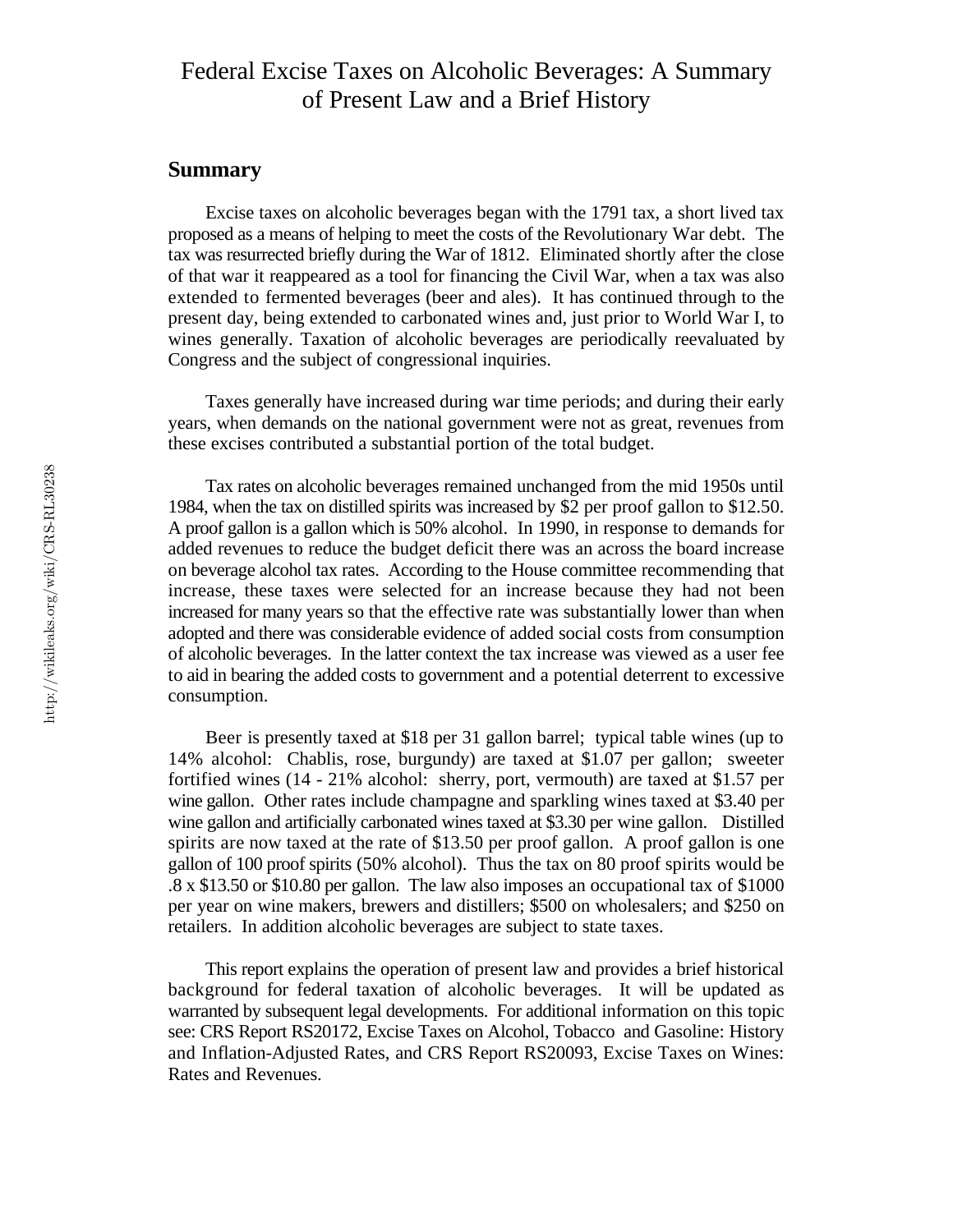## **Contents**

| From 1789 to the Civil War: Two Short Lived Taxes and a Whisky Rebellion 3 |
|----------------------------------------------------------------------------|
|                                                                            |
|                                                                            |
|                                                                            |
|                                                                            |

### **List of Tables**

| Table 2: Federal Excise Taxes on Distilled Spirits and Beer |  |
|-------------------------------------------------------------|--|
|                                                             |  |
|                                                             |  |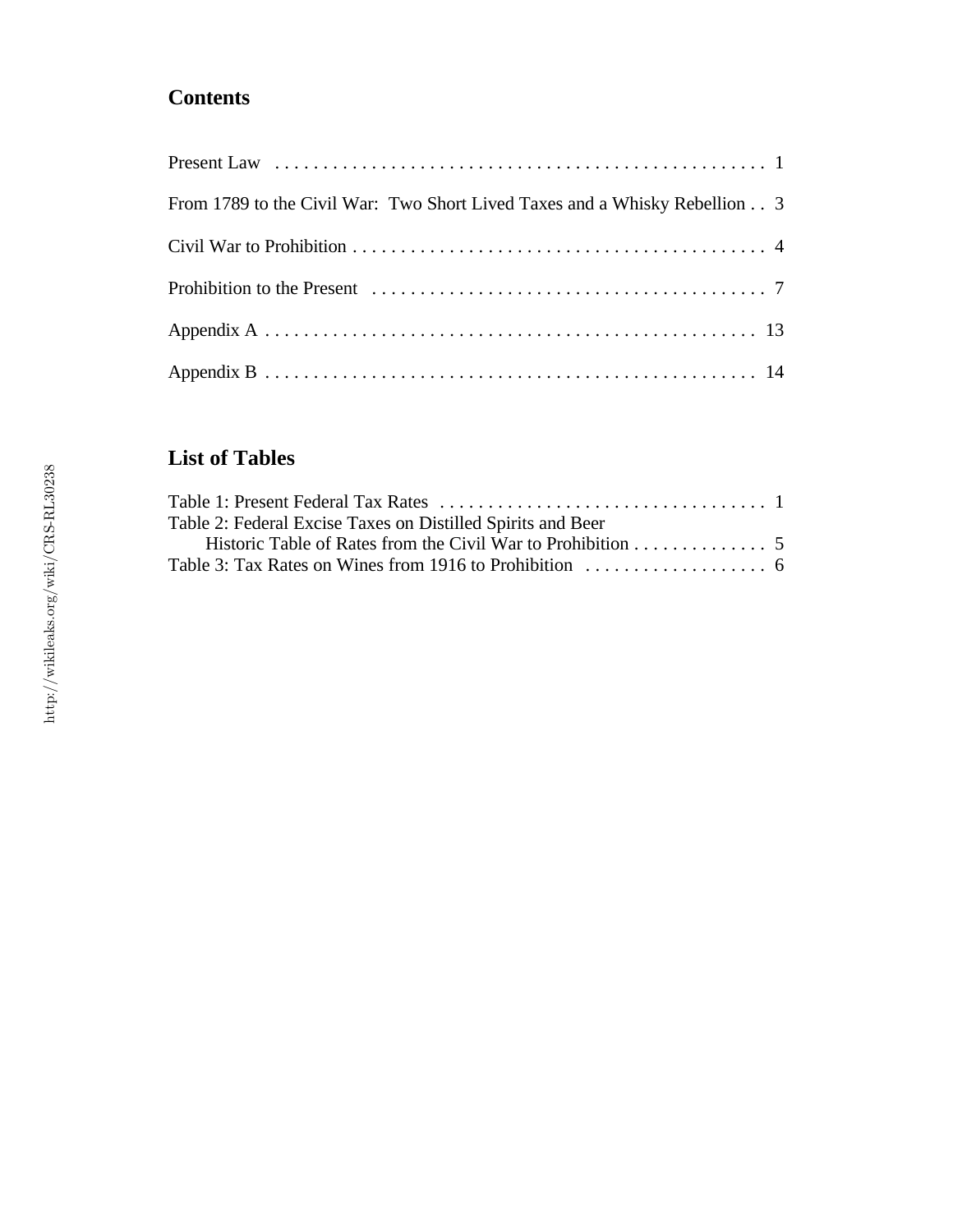# Federal Excise Taxes on Alcoholic Beverages: A Summary of Present Law and a Brief History

#### **Present Law**

Excise taxes on alcoholic beverages have long been a part of the federal tax system. This report is intended to provide a brief summary and history of these provisions of the tax law. Present law provides the following levels of taxation on alcoholic beverages.

| <b>Tax and Code Section</b>       | <b>Tax Rates</b>                                                                                    |
|-----------------------------------|-----------------------------------------------------------------------------------------------------|
| 1. Alcoholic Beverages            | \$13.50/proof gallon                                                                                |
| Distilled Spirits (IRC § 5001)    | \$13.50/proof gallon                                                                                |
| Wines (IRC $\S$ 5041)             |                                                                                                     |
| Not more than 14% alcohol         | \$1.07/wine gallon                                                                                  |
| 14 to 21% alcohol                 | \$1.57/wine gallon                                                                                  |
| 21 to 24% alcohol                 | \$3.15/ wine gallon                                                                                 |
| over 24%                          | taxed as distilled spirits                                                                          |
| Champagne (Sparkling wines)       | \$3.40/wine gallon                                                                                  |
| Artificially carbonated           | \$3.30/wine gallon                                                                                  |
| Hard cider .5 to 7% alcohol       | 22.6 cents/wine gallon                                                                              |
| Beer (IRC § 5051)                 | \$18/barrel (31 gals.) generally (\$7 for<br>certain small brewers on the first<br>60,000 barrels.) |
| 2. Alcohol Occupational Taxes     |                                                                                                     |
| Wholesale dealers (IRC $\S$ 5111) |                                                                                                     |

#### **Table 1: Present Federal Tax Rates**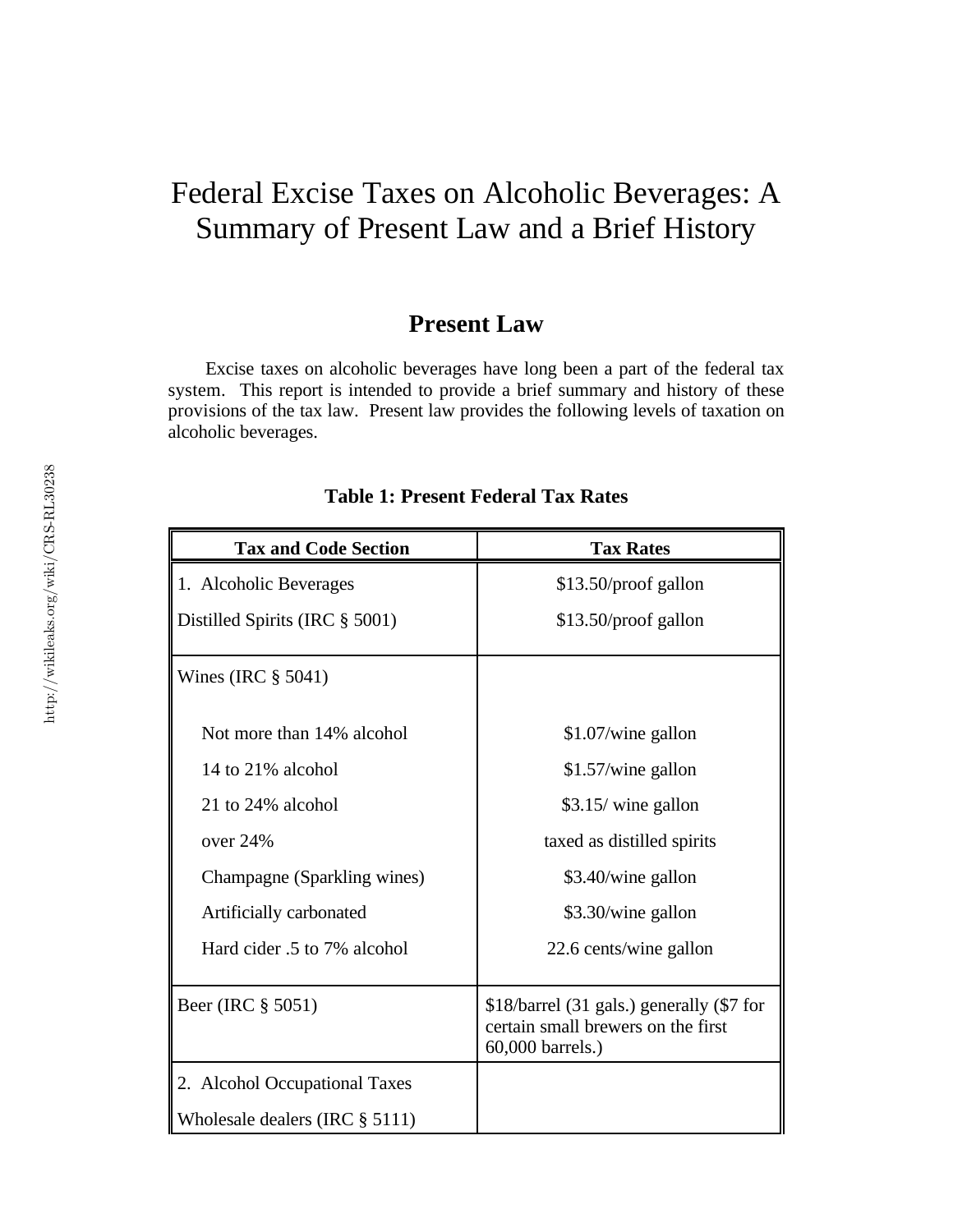| <b>Tax and Code Section</b>                                | <b>Tax Rates</b>                                                                                               |  |  |
|------------------------------------------------------------|----------------------------------------------------------------------------------------------------------------|--|--|
| Liquor                                                     | \$500/year                                                                                                     |  |  |
| Beer                                                       | \$500/year                                                                                                     |  |  |
| Retail dealers (IRC § 5121)                                |                                                                                                                |  |  |
| Liquor                                                     | \$250/year                                                                                                     |  |  |
| Beer                                                       | \$250/year                                                                                                     |  |  |
| Brewers (IRC $\S$ 5091)                                    | \$1,000/year; \$500 for small brewers                                                                          |  |  |
| Producers of wine and distilled spirits<br>$(IRC \S 5081)$ | \$1,000/year; \$500 for small producers<br>with gross receipts of less than<br>\$500,000 the previous tax year |  |  |

Briefly, a proof gallon is a gallon of spirits 1/2 of which is alcohol, that is 100 proof.<sup>1</sup> Thus, a gallon of 100 proof whiskey would be taxed at \$13.50, while a gallon of 80 proof would be taxed .8 x 13.50 or \$10.80 per gallon. The tax on 120 proof would be \$16.20 per gallon. A wine gallon is a standard United States gallon of 231 cubic inches.<sup>2</sup> The tax on wine ranges from \$1.07 to \$3.15 per wine gallon for still wines<sup>3</sup> up to a high of \$3.40 per gallon on champagnes and other sparkling wines. Generally the taxes increase with increased alcohol levels, with beer taxed at the lowest levels and distilled spirits at the highest levels. The law permits limited production of wine or beer for home consumption without tax liability.<sup>4</sup>

As the figures in Appendix A of this report indicate, the tax on distilled spirits produces significantly larger amounts of revenue than the tax on wine.

Taxes are collected on domestically produced liquor and imports at the same rate under present law. The tax is determined on the bottled product's proof. Taxes are determined after bottling in the case of domestically bottled spirits. The tax on imported bottled spirits is determined on the same basis. (Prior to the adoption of the Trade Agreements Act of 1979, discussed below, bottled imports of less than 100 proof were taxed on the basis of wine gallons at the prevailing proof gallon rate. Thus, if bottled when brought into the country, 80 proof spirits were taxed at the then

<sup>4</sup> IRC §§ 5042(a)(2), 5053(e).

<sup>&</sup>lt;sup>1</sup> IRC of 1986 § 5002(a)(10),(11). References are to the 1986 Code unless otherwise noted. The author wishes to acknowledge the significant research assistance provided by Mildred Washington, Paralegal Specialist in the American Law Division.

 $^{2}$  IRC § 5041(d).

 $3$  Still wines are those that do not sparkle or bubble. Typical table wines at the lowest rate include chablis, rose, burgundy. Sweeter fortified wines fall into the 14-21% range. These include ports, sherry, vermouth.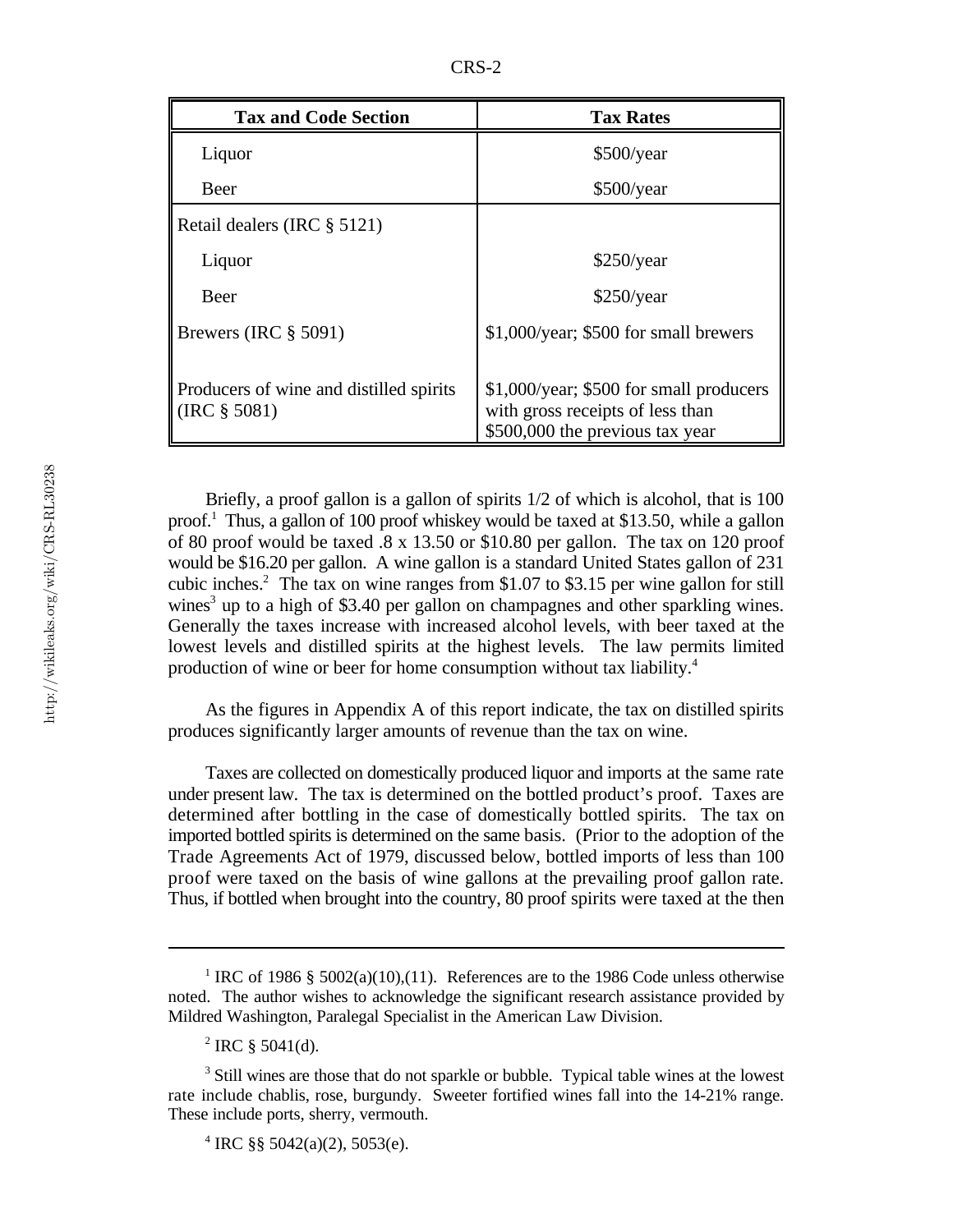prevailing rate of \$10.50/gallon minimum. If imported in bulk and bottled domestically an 80 proof liquor would have been taxed at .8 x 10.50 or \$8.40/gallon.)

Taxes are determined when spirits are removed from bonded premises. Taxes on beer and wine are determined at the time the products are removed from the brewing or bonded wine cellar premises for sale or consumption. Brewers and bottlers (of spirits, wine and beer) file returns semi-monthly and taxes are due and payable on all spirits, beer and wine removed during the reporting period. The reporting periods are for the  $1<sup>st</sup>$  through the  $15<sup>th</sup>$  of the month and the  $16<sup>th</sup>$  through the end of the month. The return must be filed and payment made within 14 days of the last day of the return period.<sup>5</sup> Payment of taxes by the distiller, brewer, or cellar operator must be by electronic transfer if the tax liability for any 12 month period equals or exceeds \$5,000,000.<sup>6</sup>

#### **From 1789 to the Civil War: Two Short Lived Taxes and a Whisky Rebellion<sup>7</sup>**

The first excise tax on distilled spirits was enacted in  $1791$ .<sup>8</sup> It was part of a program urged by Alexander Hamilton as a means of meeting budget deficits, when import duties adopted in 1789 failed to produce enough revenue to pay the interest on the debt (\$2,239,000) and provide operating revenues (\$600,000) for the new government. As enacted, the law imposed taxes ranging from 9 to 25 cents per gallon on spirits made from materials produced in the United States (rye and corn whiskey) and from 11 to 30 cents on spirits made in whole or part from foreign materials (rum). Rates varied according to proof. For small domestic content stills located outside of cities, towns, or villages, the owners had an option of paying a tax of 60 cents per gallon of the still's capacity or 9 cents per gallon on the amounts actually produced. There was considerable opposition to the tax, particularly in the southern and western areas of the new nation. The law was revised in  $1792<sup>9</sup>$  Rates on domestic content spirits were lowered to range from 7 to 18 cents, according to proof, and on foreign content spirits the rates were from 10 to 25 cents. Small distillers (less than 400 gallons capacity) were classed with country distillers and given an option of paying taxes at 54 cents per gallon of capacity or 7 cents per gallon actually produced. Nevertheless, the tax remained unpopular with western farmers. With poor means of transport they found it easier and also more profitable to transport their grain in liquid rather than bulk form. In 1794, the so called whiskey rebellion took place. While the

<sup>&</sup>lt;sup>5</sup> IRC §§ 5006, 5041,5051; 27 CFR §§19.523, 24.270, 24.271, 25.159, 25.164.

 $6$  IRC  $§$  5061(e).

 $\frac{7}{1}$  Our discussion of the history of liquor taxes is distilled, in part, from Tun Yuan Hu, *The Liquor Tax in the United States 1791-1947* (1950).

<sup>&</sup>lt;sup>8</sup> Act of March 3, 1791, Chap. XV, 1 Stat. 199-214.

<sup>&</sup>lt;sup>9</sup> Act of May 8, 1792, Chap. XXXII, 1 Stat. 267-271.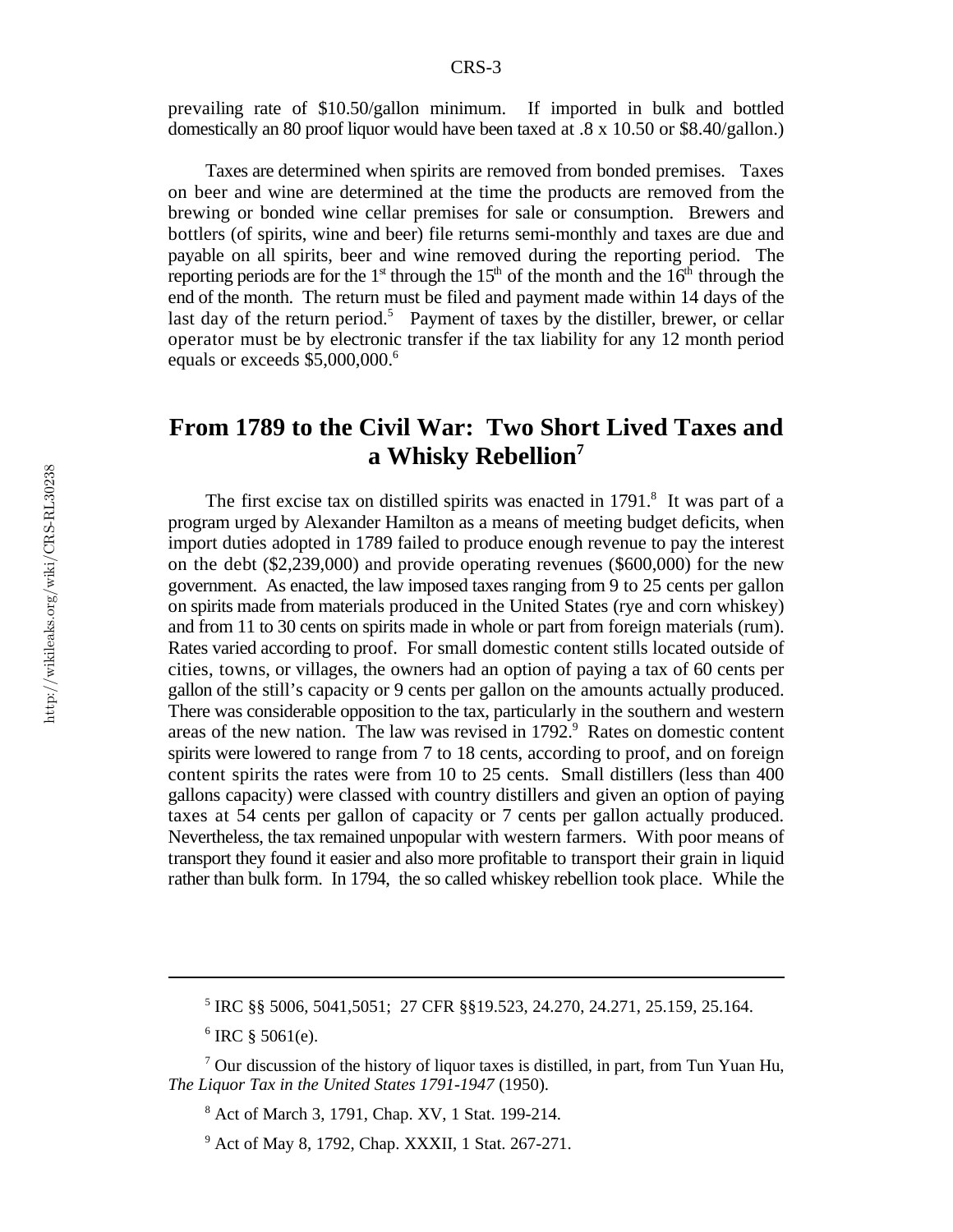rebellion was easily quashed, the tax remained unpopular and in 1802, during the Jefferson presidency, it was repealed.<sup>10</sup>

With the war of 1812 new revenues were needed, and the excise tax on distilled spirits was resurrected in 1813. License duties were imposed on distillers and retailers.<sup>11</sup> The license duties on distillers were per gallon of capacity and varied with the content of materials (domestic or foreign) and periods of actual operation. For example, if a still operated six months of the year and used domestic grains it was taxed at 70 cents per gallon of capacity, but if foreign materials were used the rate was 105 cents per gallon. Retail license fees varied with the type of merchandise sold and location. Thus, a retailer selling only domestic spirits and located in a city, town, or village with 100 families in a square mile area paid a fifteen dollar fee but the same retailer in a less heavily populated area was charged ten dollars. If the merchant sold wines and spirits, the rates were twenty-five and fifteen dollars respectively.

In 1814 in response to increased needs a tax of 20 cents per gallon of actual production was added to the existing license duties; coverage was extended to rectifiers and distillers operating for as short a time as one week; and retailers' licenses were increased by  $\overline{50}$  percent.<sup>12</sup> The tax was continued for a short time after the conclusion of the war but discontinued after  $1817$ .<sup>13</sup> From this point to the Civil War no liquor excise was imposed.

#### **Civil War to Prohibition**

During the interim from 1817 to the Civil War the distilling industry flourished with large quantities of distilled spirits and alcohol used for a variety of non-beverage purposes, including fuel for lighting and for kitchen stoves. By an Act of July 1,  $1862<sup>14</sup>$  a tax of 20 cents per proof gallon was levied on distillers. That act established the basic pattern of administering and collecting the excise taxes on distilled spirits followed until recently. Distillers were to build bonded warehouses, approved and under the custody of the Internal Revenue Service. IRS inspectors were to inspect, prove, and gauge the spirits and insure that when such spirits were removed for bottling and sale the taxes were assessed properly. The act also levied a tax of \$1 per barrel on beer, ale, and porter made and sold by brewers. Significant increases in the distilled spirits tax were made during the later years of the Civil War so that by war's end the 20 cents proof gallon tax had increased tenfold to \$2. The tax on beer and

 $10$  Act of April 6, 1892, Chap. XIX, 2 Stat. 148-150; the Act also repealed other internal taxes (such as those on refined sugar, carriages, and retail licenses).

 $11$  Act of July 24, 1813, ch. XXV, 3 Stat. 42-44 (tax on distillers). Act of August 2, 1813, ch. XXXIX, 3 Stat. 72-73 (tax on retailers).

 $12$  Act of December 21, 1814, Chap. XV, 3 Stat. 152-159 (distillers); Act of December 23, 1814, Ch. XVI, 3 Stat. 159-161 (retailers).

<sup>&</sup>lt;sup>13</sup> Act of December 23, 1817, Chap. I, 3 Stat. 401-403.

<sup>&</sup>lt;sup>14</sup> Act of July 1, 1862, Chap. XIX, §§ 39-56, 12 Stat. 432, 446-453.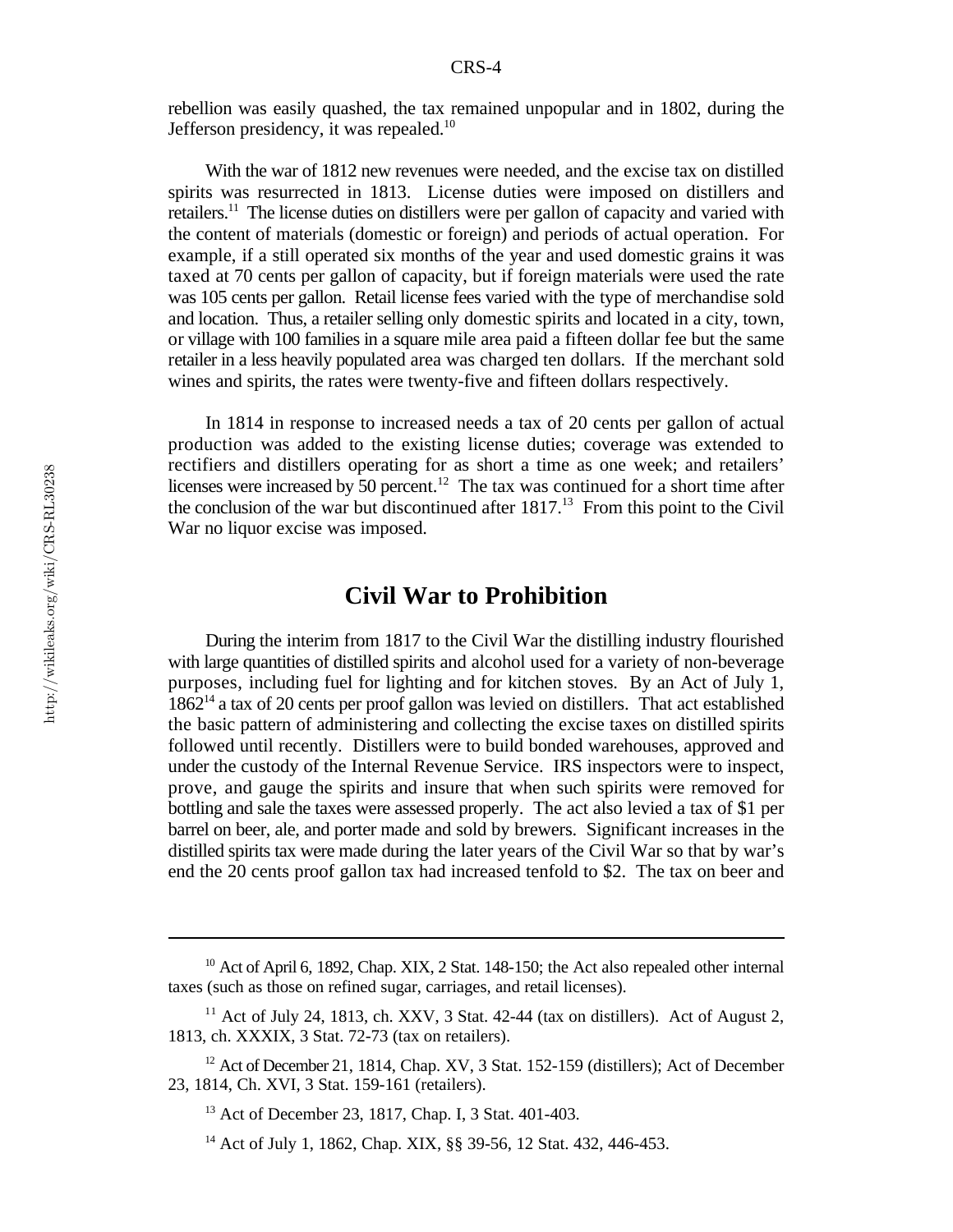ale dropped to 60 cents for a period of about two years, but at the close of the war was at the original \$1 per barrel level, where it remained until 1898.

A comprehensive study of the history of the liquor tax published in 1950 suggested that high tax rates of the Civil War had less of an effect on its consumption as a beverage than on its non-beverage uses. Its use as a fuel for illumination ceased. Druggists, manufacturers and vinegar makers all reduced their use of alcohol. Revenues fluctuated substantially as production increased in anticipation of tax increases and high tax rates encouraged cheating. Indeed, the first year after the tax was reduced to 50 cents from the \$2 rate (1869), the revenue increased by nearly \$20 million over the previous year, when the rate had been four times higher.<sup>15</sup>

As the table below suggests, the period between the Civil War and Prohibition saw several changes in rates on distilled spirits. First, a sharp reduction in 1868 and then gradual increments over the next quarter of a century, as taxes rose from \$.50 per proof gallon to \$1.10 in 1894, where the rate remained until just prior to Prohibition when it rose first to \$3.20 (then \$6.40) for beverage and \$2.20 for nonbeverage spirits.<sup>16</sup>

| <b>Effective Dates</b> | <b>Distilled Spirits Rates</b><br><b>Tax Gallons</b> | <b>Barrel Rate Fermented</b><br><b>Malt Beverages (Beer)</b> |
|------------------------|------------------------------------------------------|--------------------------------------------------------------|
| August 1, 1862         | \$0.20                                               | \$1.00                                                       |
| March 3, 1863          | \$0.20                                               | \$0.60                                                       |
| March 7, 1864          | \$0.60                                               | \$0.60                                                       |
| April 1, 1864          | \$0.60                                               | \$1.00                                                       |
| July 1, 1864           | \$1.50                                               | \$1.00                                                       |
| January 1, 1865        | \$2.00                                               | \$1.00                                                       |
| July 20, 1968          | \$0.50                                               | \$1.00                                                       |
| August 1, 1872         | \$0.70                                               | \$1.00                                                       |
| March 3, 1875          | \$0.90                                               | \$1.00                                                       |
| August 27, 1894        | \$1.10                                               | \$1.00                                                       |
| June 14, 1898          | \$1.10                                               | \$2.00                                                       |

| <b>Table 2: Federal Excise Taxes on Distilled Spirits and Beer</b> |  |  |
|--------------------------------------------------------------------|--|--|
| <b>Historic Table of Rates from the Civil War to Prohibition</b>   |  |  |

<sup>&</sup>lt;sup>15</sup> Hu, *The Liquor Tax in the United States, 1791-1947* (1950) at pp. 36-47.

<sup>&</sup>lt;sup>16</sup> *Id.*, Appendix II; that Appendix is the basis for the discussion and the following historical rate table.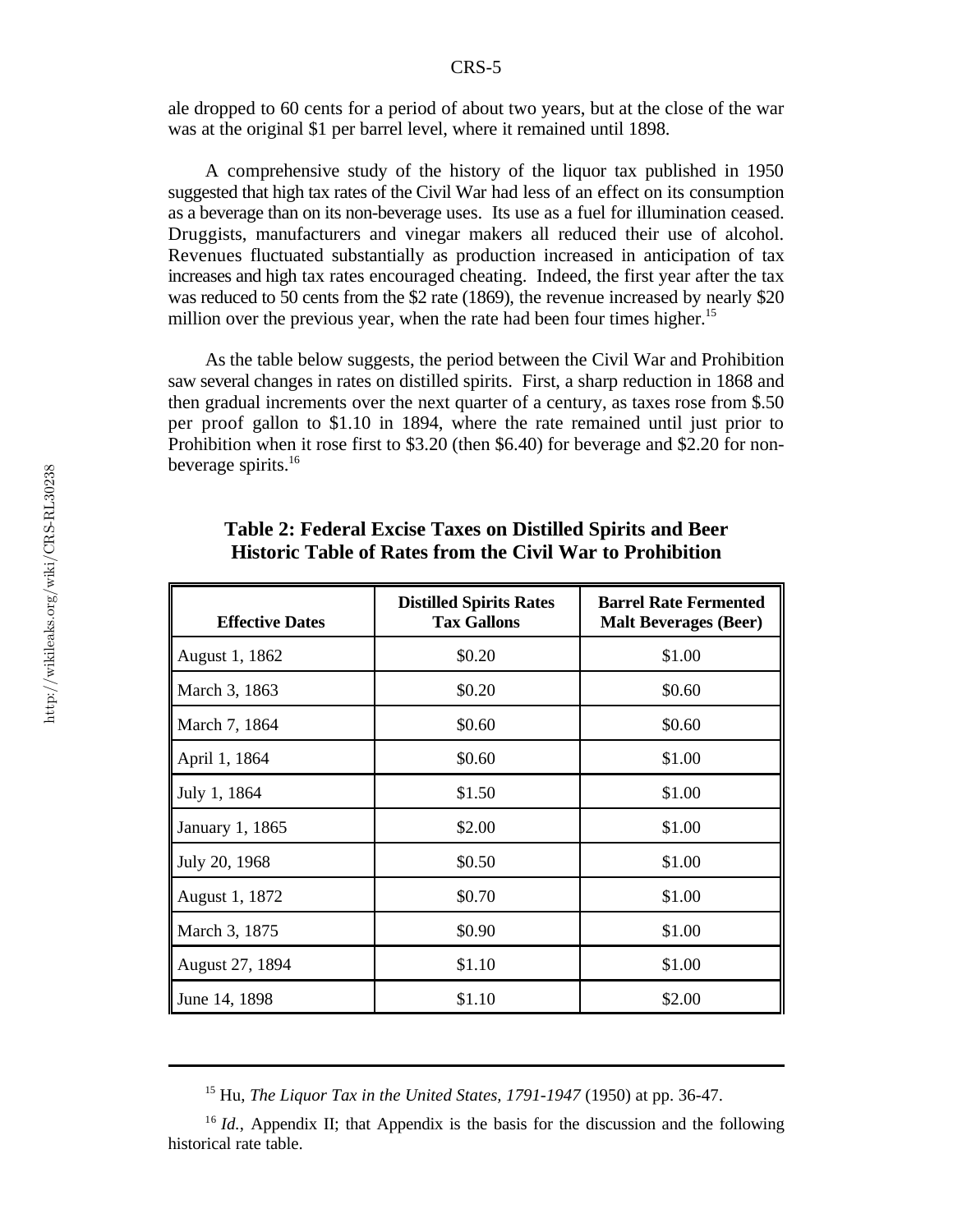|--|

| <b>Effective Dates</b> | <b>Distilled Spirits Rates</b><br><b>Tax Gallons</b>    | <b>Barrel Rate Fermented</b><br><b>Malt Beverages (Beer)</b> |
|------------------------|---------------------------------------------------------|--------------------------------------------------------------|
| July 1, 1901           | \$1.10                                                  | \$1.60                                                       |
| July 1, 1902           | \$1.10                                                  | \$1.00                                                       |
| October 23, 1914       | \$1.10                                                  | \$1.50                                                       |
| October 3, 1917        | Beverage - \$3.20<br>Non-Beverage - \$2.20<br>Medicinal | \$3.00                                                       |
| February 25, 1919      | Beverage - \$6.40<br>Non-beverage - \$2.20              | \$6.00                                                       |

Beginning in 1866 Congress levied taxes on artificially carbonated wines. However, there were no generally applicable excise taxes until 1914 when a tax was levied on still as well as sparkling wines.<sup>17</sup> The tax was based on container size. For example, still wines were taxed 1 cents a pint, 2 cents a quart, and 8 cents a gallon. Sparkling wines were taxed at 10 cents a pint and 20 cents a quart. In 1916 the present system of classifying still wines for tax purposes by alcohol content was adopted and different rates were adopted for artificially carbonated as opposed to sparkling wines. $18$ 

|  |  |  |  | Table 3: Tax Rates on Wines <sup>19</sup> from 1916 to Prohibition |
|--|--|--|--|--------------------------------------------------------------------|
|  |  |  |  |                                                                    |

| <b>Dates</b>  | <b>Still</b><br><b>Wines</b><br>to 14%<br>alcohol | $14-$<br>21% | $21-$<br>24% | <b>Spark</b><br>ling              | <b>Artificially</b><br><b>Carbonated</b> |
|---------------|---------------------------------------------------|--------------|--------------|-----------------------------------|------------------------------------------|
| Sept. 9, 1916 | \$.04/<br>wine<br>gallon                          | \$.10        | \$.25        | \$0.03<br>(1/2)<br>pint<br>units) | $$0.01$ $1/2$ $(1/2)$<br>pint units)     |

 $17$  Act of October 22, 1914, Chap. 331, 38 Stat. 745-750, section 2 dealing with wine begins at 746.

<sup>&</sup>lt;sup>18</sup> Act of September 8, 1916, Chap. 463, 39 Stat. 756, 783-787.

<sup>&</sup>lt;sup>19</sup> The table is based on Appendix II of Hu, *The Liquor Tax in the United States*, 1791-*1947*.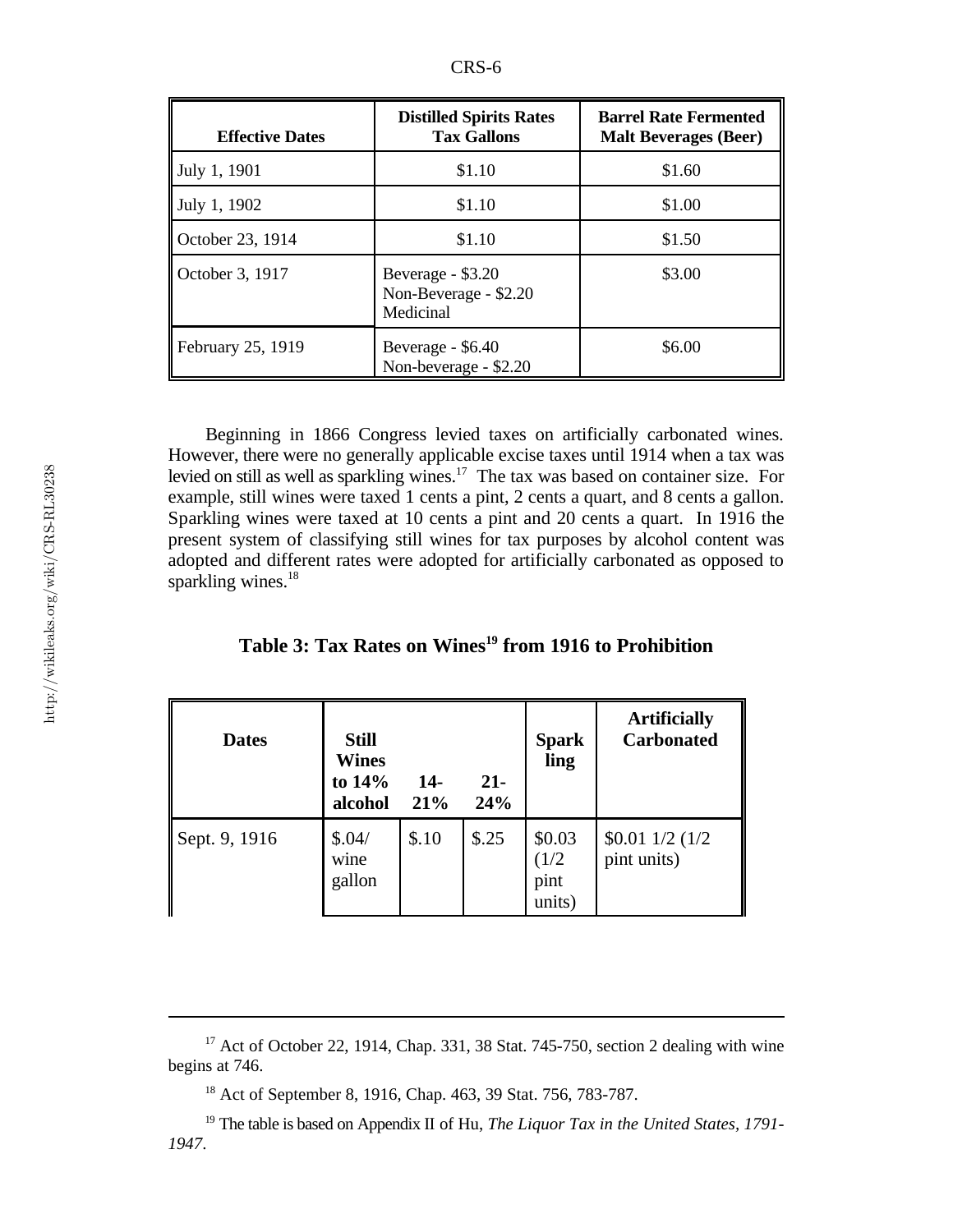| Oct. 3, 1917 | \$.08/<br>wine<br>gallon | \$.20 | \$.50  | \$0.06<br>(1/2)<br>pint<br>units) | $$0.03 (1/2$ pint<br>units) |
|--------------|--------------------------|-------|--------|-----------------------------------|-----------------------------|
| Feb. 2, 1919 | \$.16/<br>wine<br>gallon | \$.40 | \$1.00 | \$0.12<br>(1/2)<br>pint<br>units) | $$0.06 (1/2$ pint<br>units) |

Those rates were quadrupled over a three year period, ending with Prohibition era rates that were to remain on the books until 1928.

#### **Prohibition to the Present**

Concerns about alcohol abuse and worker productivity and the difficulties of enforcing prohibition in states and localities with a nation part wet and part dry were among many factors contributing to the success of the prohibition movement. The 18th Amendment was proposed in 1917 (40 Stat. 1059); ratification was completed January 16, 1919 (prohibition to be effective 1 year from that date) and certification of ratification was issued on January 29, 1919 (40 Stat. 1941). The great experiment lasted almost fifteen years until December 5, 1933, when the required number of states had ratified the repealing amendment  $(48 \text{ Stat. } 1749).^{20}$ 

Congress acted almost immediately to provide a new tax system for alcohol, retaining the basic administrative structure used since the Civil War.<sup>21</sup> An historical chart of tax rates on beer, wine, and distilled spirits from the 1934 act to the present is included in Appendix B. Briefly, when prohibition was repealed the distilled spirits rate for spirits diverted to beverage use had been at \$6.40/proof gallon. While Congress looked to legalized beverage use as a revenue source, it also wanted to set tax rates at a level which would enable the legal distillers to compete with and eventually destroy the bootleggers. It was also believed that a \$2 rate would provide the states with some room for taxing spirits while keeping prices competitive.

The debate on the measure centered primarily around the rates.<sup>22</sup> Some wished higher rates on distilled spirits, some lower. Of particular significance were the arguments of those advocating a lower tax on table wines. They maintained that such wines should be treated essentially as foods, that lower taxes were desirable to protect

 $^{20}$  For a history of the Prohibition era see J. Kraet, *The Origins of Prohibition* (1925). W. Severn, *The End of the Roaring Twenties Prohibition and Repeal* (1969); H. Lee, *How Dry We Were: Prohibition Revisited* (1963). Hu, *supra* n. 17.

<sup>&</sup>lt;sup>21</sup> Act of January 11, 1934, Public No. 83, 48 Stat. 313-318. The Liquor Taxing Act of 1934 contained the new rates and relied largely on the old storekeeper gauger system for administering the tax. It did add the strip stamp system (Title II of the Act) which was continued until 1979.

 $22$  78 Cong. Rec. 90-132, 141-159, and 321-337 (Jan. 4, 5, and 10, 1934).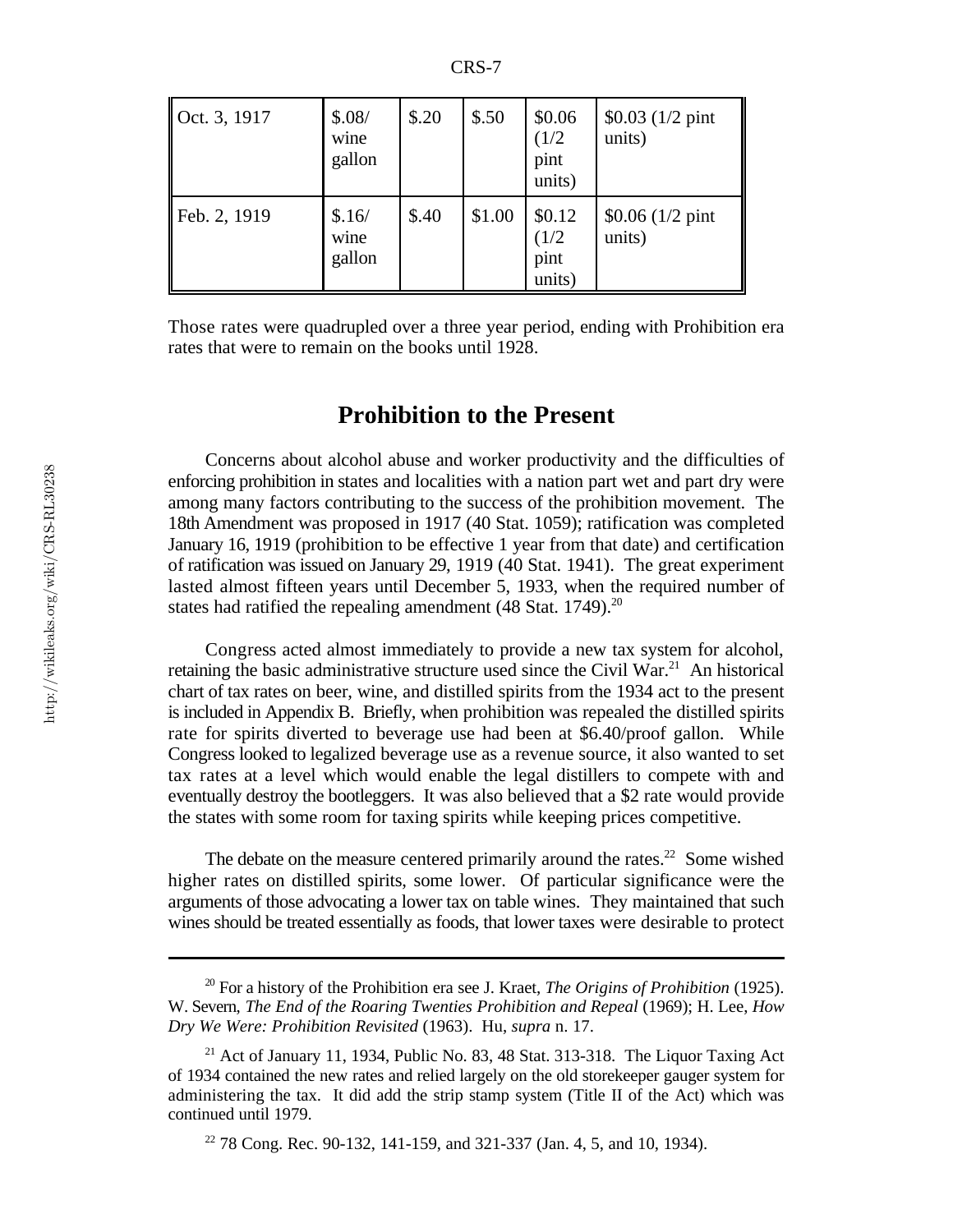and promote grape growing, that consumption of table wines was less socially undesirable than consumption of distilled spirits, and that it was not appropriate to compare wine with beer because of the high water content of the latter.<sup>23</sup> Many of these arguments would be repeated later. Indeed, as noted in the historical table in Appendix B, in 1936 the rate on such wines was halved, as some had urged in  $1934.^{24}$ 

Major changes in tax rates accompanied the demands for added revenues needed in preparing for and conducting World War II.<sup>25</sup> Between the end of prohibition and 1940 there was a 25 cents per proof gallon increase in the tax on distilled spirits, a halving of taxes on wine, and no change in the tax on beer. War -elated rate increases occurred in several increments beginning in 1940 and ending in 1944. Taxes on distilled spirits increased from \$2.25 per proof gallon in 1939 to \$9.00 per proof gallon in 1944. During that same period, taxes on beer rose from \$5.00 per barrel to \$8.00 per barrel. Taxes on wines were also increased during this period with the largest increases in still wines with high alcohol contents and champagnes, sparkling wines, and artificially carbonated wines. Table wines were to reach their 1934 level of 10 cents per wine gallon in 1942 and rose to 15 cents in 1944.

The next major rate changes occurred in 1951 with the Korean War effort. Distilled spirits taxes increased \$1.50 per proof gallon to \$10.50, beer \$1.00 per barrel to \$9.00; table wines 2 cents per wine gallon; wines with 14-21% alcohol rose 7 cents per wine gallon; wines with 21-24% alcohol rose 25 cents per wine gallon; and sparkling wines, champagnes and artificially carbonated wines rose by 32 cents per gallon. Since the 1951 changes in rates, the only increases which have occurred have been in the rates for distilled spirits, increased by \$2 per proof gallon in 1984; and in sparkling wines and champagnes (increased by 68 cents) and artificially carbonated wines (increased by 58 cents).The increases on those wines took effect in 1955.26

 $25$  This discussion is based on the table in Appendix B. The increases began with the Revenue Act of 1940, Act of June 25, 1940, which added a new chapter to the Internal Revenue Code entitled "Defense Tax For Five Years." 54 Stats. 516, 522. As part of the defense tax, rate increases for alcohol were included 54 Stat. 525. These rates were to last 5 years. The Revenue Act of 1941 contained another increase on distilled spirits and wines. Act of September 21, 1941, 55 Stat. 687, 708-709. Taxes on beer, wine, and spirits were increased in the Revenue Act of 1942. Act of October 21, 1942, 56 Stat. 798, 970-974. The Revenue Act of 1943, Act of February 25, 1944, 58 Stat. 21, 61.

<sup>26</sup> The Korean War increase was part of the Revenue Act of 1951, 65 Stat. 452, 524,-528. H.Rept. 586, 82nd Cong., 1st Sess., at p. 1 says, "The military action in Korea, coupled with the general threat to world peace, has made it necessary to provide extraordinary increases in revenues to meet essential national defense expenditure." \$1.25 billion of the \$7.19 billion increase in revenues was to come from the excise tax changes. *Id.*, at 2. Approximately \$252 million of this came from changes in rates on alcohol, primarily from the distilled spirits tax. *Id.*, at 38-41. Of the total \$168 million was to come from distilled spirits and \$68 million from beer with \$8 million from wines and \$8 million from the occupational (continued...)

<sup>&</sup>lt;sup>23</sup> 78 Cong. Rec. 325-337.

 $24$  Act of June 26, 1936, Public No. 815, 49 Stat. 1939, 1952; the debate indicates proponents were responding to tariff decreases. 80 Cong. Rec. 7458.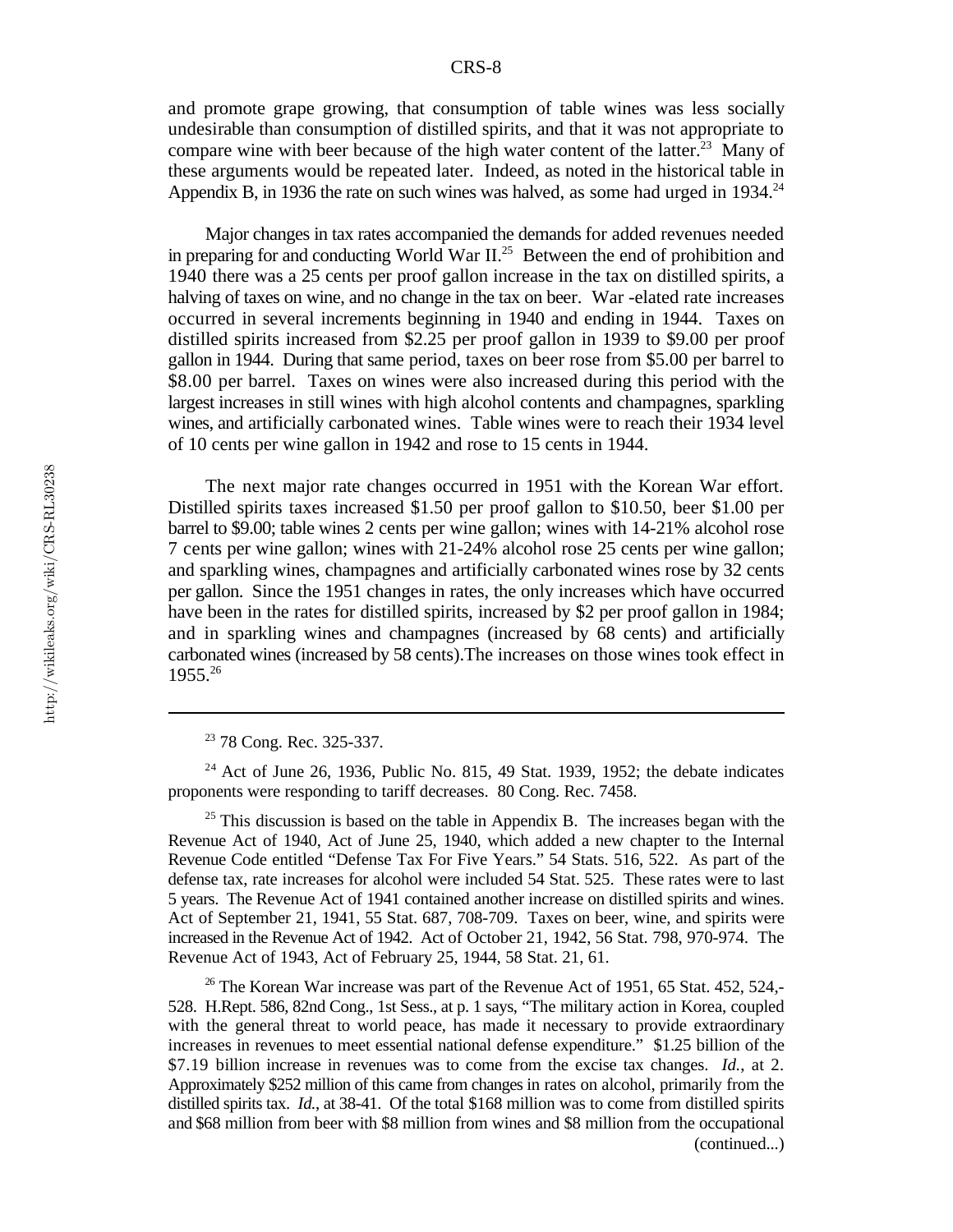Apart from various rate increases, the most significant changes in alcoholic beverage tax laws in the period since the adoption of the Internal Revenue Code of 1954 have been in the treatment of imported bottled spirits, the administration of the excise taxes, the time and method of payment, and the use of strip stamps. Several of these changes can be traced to the Trade Agreements Act of  $1979$ .<sup>27</sup> First, it repealed the wine gallon method of taxing bottled imports. Under prior law domestically bottled products were taxed on the prevailing proof gallon rate of \$10.50. Domestic whiskey of 100 proof was taxed at \$10.50 per gallon and 80 proof at .80 x 10.50, or \$8.40 per gallon. Bottled imports were taxed at the proof gallon rate unless the proof fell below 100. If it did, the tax of \$10.50 was applied to each wine gallon. So 80 proof bottled imports would be taxed at \$10.50, just like 100 proof.<sup>28</sup> Section 802 of the Trade Agreements Act repealed the wine gallon method.<sup>29</sup> Now bottled imports are taxed on the proof gallon at all proof levels just like domestically bottled products, and proof is determined in the bottle.

The act also eliminated the long established system of bonded and non-bonded premises at distilleries and the system of joint control under which IRS agents were kept on the premises and their presence required when certain actions were performed to insure collection of the taxes. Spirits were kept under government lock and seal

Your committee deemed it appropriate to make only a moderate increase in the case of the taxes on wines because of the importance of wines to the grapegrowing industry. Between one-third and one-half of the total grape crop is customarily absorbed by wine. The demand for wine, therefore, also has an important effect on the prices which can be obtained by producers for raisins and fresh grapes, the two other important uses of grapes. Moreover, in view of the fact that it has been necessary for the Department of Agriculture at times since the end of World War II to support the price of raisins, it would appear inappropriate for your committee to make a substantial increase in the tax on wine which might have the effect of requiring further price supports. In addition it should be pointed out that wine consumption in the United States relative to consumption of other forms of alcoholic beverages is relatively low when compared to relationships generally established abroad. Moreover, the wine industry is one of the few industries which has been classified under the excess-profits tax as a depressed industry.

The rate provisions as enacted in the 1954 Code were temporary with a rollback of most rates to pre-Korean War levels scheduled for 1955. 68 A Stat. 595 (§ 5001), 609 (§ 5041), 611 (§ 5051). Scheduled decreases were repeatedly delayed and eventually repealed. P.L. 89-44, § 501, 79 Stat. 1338. Rectification taxes (taxes on blenders of alcoholic beverages) were repealed by § 803 of the Trade Agreements Act of 1979, P.L. 96-39, 93 Stat. 274; one of several provisions revising tax treatment in this area for the stated purpose of bringing uniformity to the treatment of domestic and imported products. S. Rep. No. 96-249 at 221.

<sup>27</sup> P.L. 96-39, Title VIII, 93 Stat. 273-295.

 $28$  Eighty proof liquor imported in bulk and bottled domestically would have paid a tax of \$8.40 per gallon. The same liquor would have been taxed at \$10.50 if imported in the bottle.

<sup>29</sup> 93 Stat. 273-274.

 $26$ (...continued)

tax. In explaining the law increase on wines the Ways and Means Committee said (*Id.*, at 40):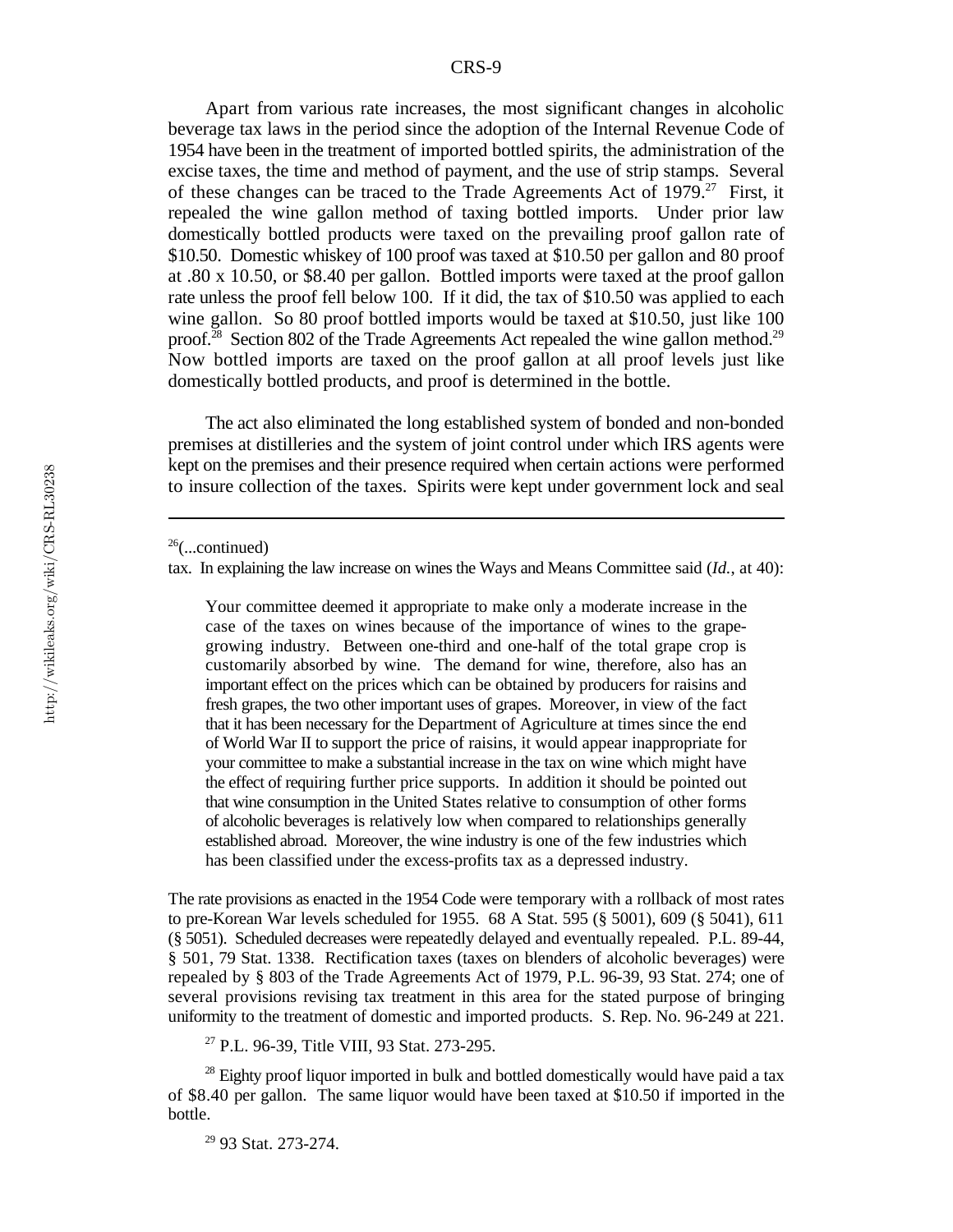until denatured,<sup>30</sup> the tax had been determined, or the spirits removed for a legitimate tax exempt or tax free purpose. Generally, taxes were determined when the spirits were removed from the bonded premises, although payment might be deferred for six months if a withdrawal bond had been posted. Certain types of liquor could be "bottled in bond." For domestic consumption such spirits had to be 100 proof (50% alcohol) and aged "in bond" in wooden containers (charred oak barrels) for at least four years. Strip stamps were affixed over the caps (corks) indicating the tax had been paid. Generally red in color, green stamps were used for bottled in bond. The 1979 Act eliminated the tax stamp system and treated the entire distilled spirits plant as bonded premises, permitting determination of the tax on liquor after bottling and when shipped. Under prior law spirits were generally withdrawn from the bond in bulk. Tax was determined when the spirits' proof was generally over 100, prior to dilution and bottling. Spirits were "forced out" of bond after 20 years. $31$  Bulk whiskey of 160, diluted to reduce proof to 80, would effectively result in a tax on the final gallonage equal to .80 x \$10.50. Credits against taxes were allowed for losses during bottling or rectification. Eliminating this complex system of bonded and unbonded premises and determining tax liability after bottling, reduced the need for constant IRS supervision and placed the burden on the distillers to keep adequate records for IRS inspection.<sup>32</sup>

Major significant changes which have occurred since the 1979 Trade Agreements Act have included the increase of \$2/proof gallon in the tax on distilled spirits in the 1984 Tax Reform Act.<sup>33</sup> Beer and wine rates were unchanged. Second, a change was made in the method of payment to require electronic transfer of funds from the bigger taxpayers.<sup>34</sup> A 1982 staff report suggested the possibility of an across the board increase in all taxes, noting that rates had been unchanged for about 30 years. The report also suggested the possibility of an ad valorem tax pegged to price and indexing as possible options.<sup>35</sup> In reporting out the 1984 Tax Reform Act both tax writing committees limited their recommendations to a \$2.00 increase in the distilled spirits tax, noting the many years since the last increase and the substantial decrease in the effective rate. While similar considerations might have justified increases in taxes on wine and beer, no mention is made of these in the reports. In debate on a proposal to shift part of the increase to wines, opponents argued that wine and beer were more like food, often sold in grocery stores; that such taxes were regressive and

 $32$  S.Rept. 96-249 at 216-232 discusses these changes and their background.

§ 27(a) of the Tax Reform Act of 1984, 98 Stat. 507. <sup>33</sup>

 $34 \text{ }\frac{1}{2}$  27(c) of the Tax Reform Act of 1984, 98 Stat. 509; the Act also repealed the occupational tax on manufacturers of stills and replaced the strip stamp provisions with requirements for anti-tampering closure devices. These and other changes are contained in sections 451-455 of the Act. 98 Stat. 818-823.

Staff of the Joint Committee on Taxation, *Description of Possible Options to Increase* <sup>35</sup> *Revenues*, 97th Cong., 2nd Sess., 200-202 (1982).

 $30$  Rendered unfit for consumption as a beverage.

 $31$  Prior to the adoption of the Excise Tax Technical Changes Act of 1958, P.L. 85-359, § 201, 72 Stat. 1320, the force out had occurred after eight years. Under this rule the tax had to be determined and paid at the end of that period even if the product had not been bottled or sold.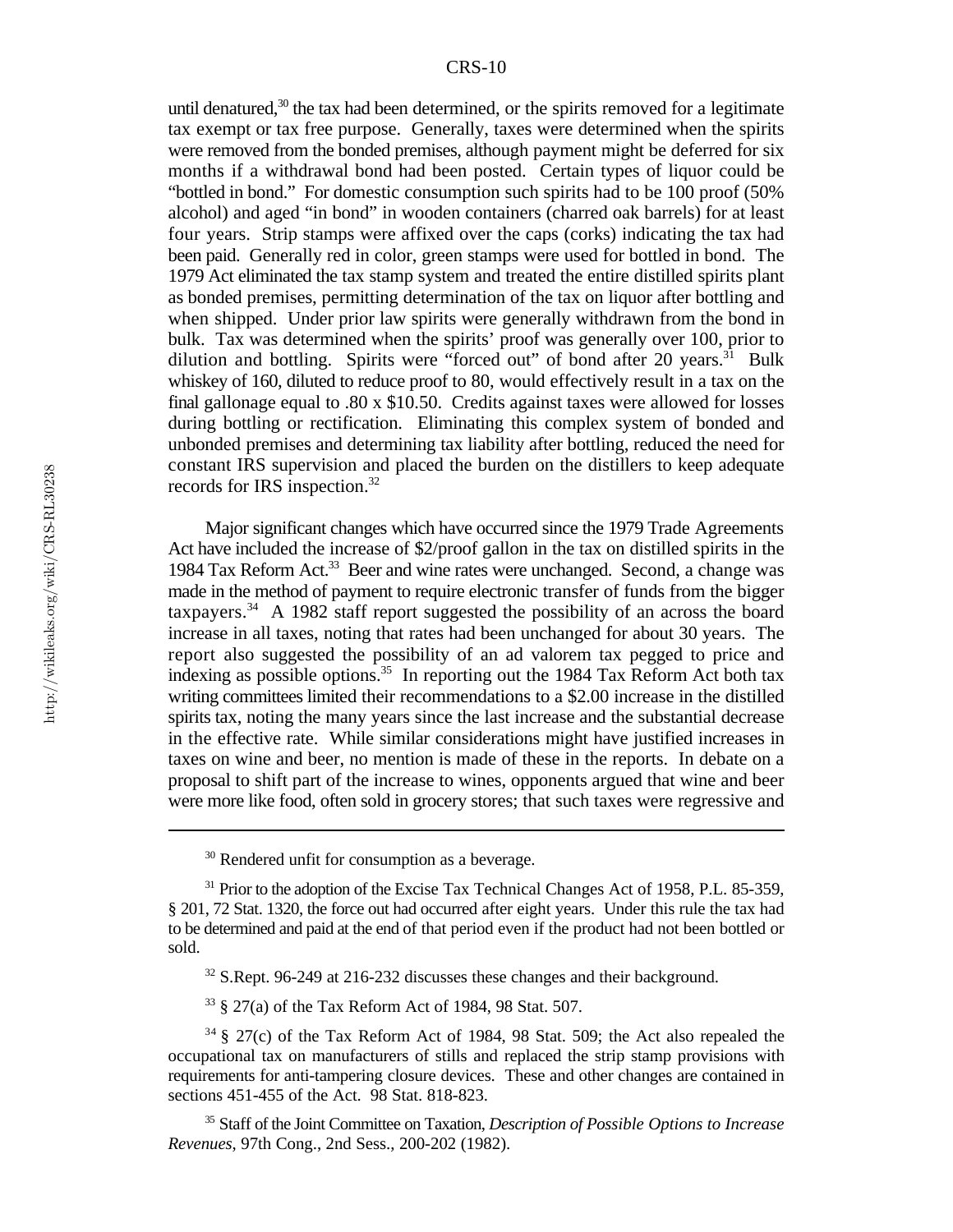increases would erode state and local tax bases; that grape growers would suffer severe harm in an industry already suffering from unfair foreign competition.<sup>36</sup>

The 1987 Omnibus Budget Reconciliation Act (P.L. 100-203) included a section revising occupational taxes for distillers, brewers, and winemakers. Taxes on wholesale dealers in liquor and wine were \$225/year under prior law. Wholesale beer dealers paid \$123 annually. Retail liquor dealers were subject to an annual levy of \$54 per place of business, and retail beer dealers paid a \$24 a year levy. Limited dealers were subject to special rates. Under the 1987 enactment distillers and winemakers, previously untaxed, were subjected to the same tax as brewers with a uniform and higher rate of \$1000 per year. Small proprietors are taxed at \$500 per year. Wholesale dealers in liquor and beer are taxed at a single higher rate of \$500 per year, and retailers (beer or liquor) are subjected to tax at a single rate of \$250. The taxes were effective January 1, 1988. The increased rates and broadened coverage of the occupational taxes were proposed by the President and recommended by the House Ways and Means Committee as a means of having those regulated and supervised by the Bureau of Alcohol, Tobacco, and firearms pay a greater share of its costs<sup>37</sup>

At the end of 1990, Congress adopted significant excise tax increases as part of the Omnibus Budget Reconciliation Act.<sup>38</sup> Briefly, the act increased the tax on distilled spirits from \$12.50/ proof gallon to \$13.50; increased the tax on beer from \$9/barrel to \$18; and increased taxes on wines (excluding champagne) by 90 cents per wine gallon at all proof levels. New rates were effective January 1, 1991, and a floor tax equal to the difference between the old and new rates was applied to previously taxed beverage alcohol held for sale as of the effective date. Searching for revenue measures to reduce the budget deficit the House Ways and Means Committee gave several reasons for these increases in its recommendations to the Budget Committee:<sup>39</sup>

The Committee determined that it is appropriate to increase excise taxes on distilled spirits, beer, and wine. The excise tax on distilled spirits was increased by \$2.00 per proof gallon in 1985 (the only increase since 1951), and the excise taxes on beer and wine were last increased in 1955. Despite the 1985 increase in the distilled spirits rate, the effective rate of all of the alcoholic beverage excise taxes is significantly lower than it was in 1951 (distilled spirits) or 1955 (beer and wine). Therefore, increases in these taxes are appropriate to restore the Federal excise tax base for alcoholic beverages. The committee was also aware of substantial differences among the different beverages in the present law effecting tax rates on alcohol content. The increased rates are designed to ameliorate such differences in part.

In deciding to increase alcoholic beverage excise taxes, the committee took note of numerous studies demonstrating that the direct and indirect social costs from alcohol consumption are far greater than the revenues generated from

<sup>&</sup>lt;sup>36</sup> 130 Cong. Rec. S4451-4453 (daily ed. for April 12, 1984).

 $37$  It was labeled a user fee. H.Rept. 100-391 at 1123, 1125-26.

 $38$  P.L. 101-508, §11201.

<sup>&</sup>lt;sup>39</sup> H.Rept. 101-881 at 281-282.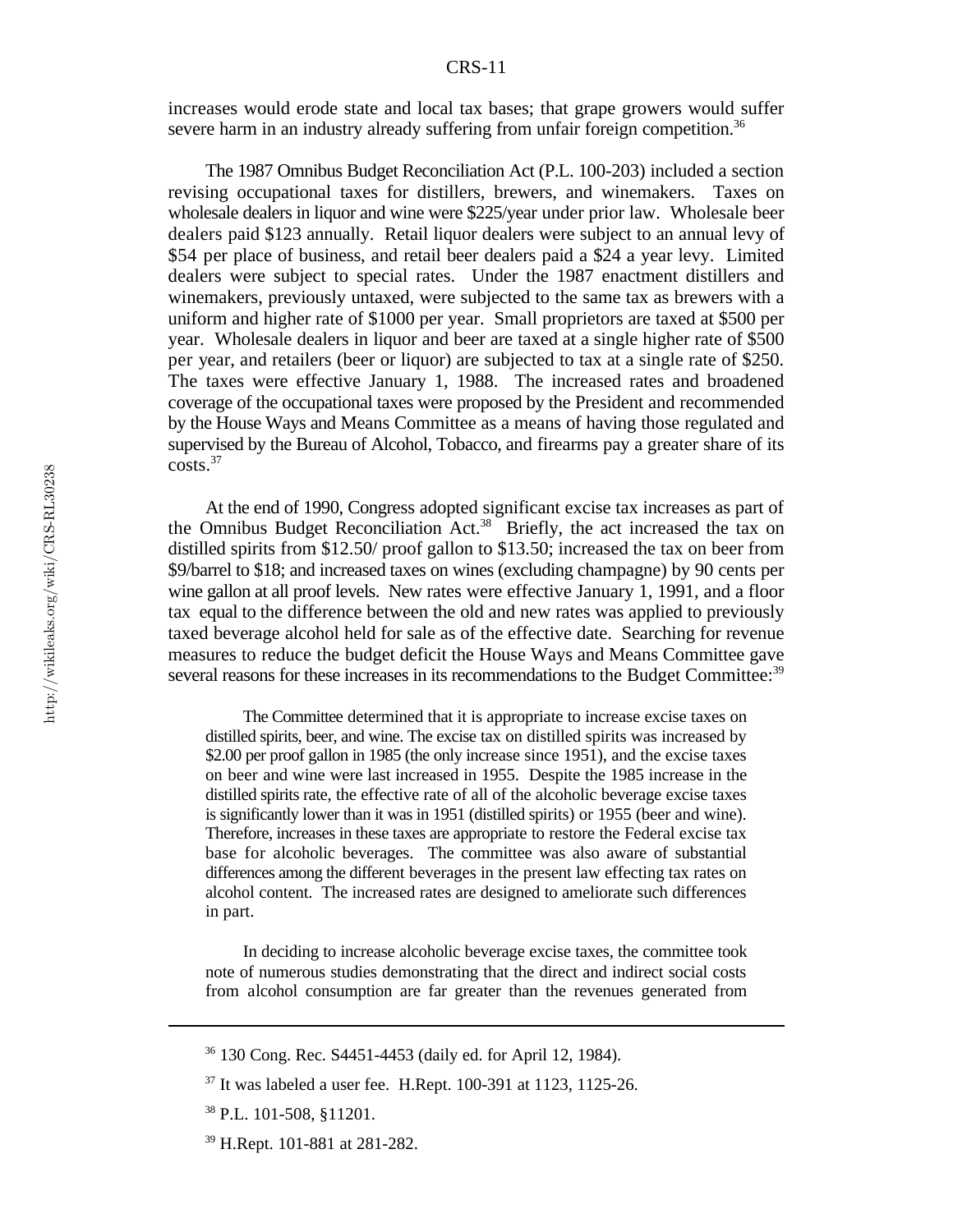alcoholic beverage excise taxes. Government spending for highway safety, public health, and welfare are all increased by alcohol consumption. Moreover, alcohol consumption imposes substantial costs on society from accidents, disease, and reduced worker performance. Thus, increasing the alcoholic beverage excise taxes could help to place some of the costs of alcohol consumption on alcohol users and could reduce alcohol consumption among teenagers.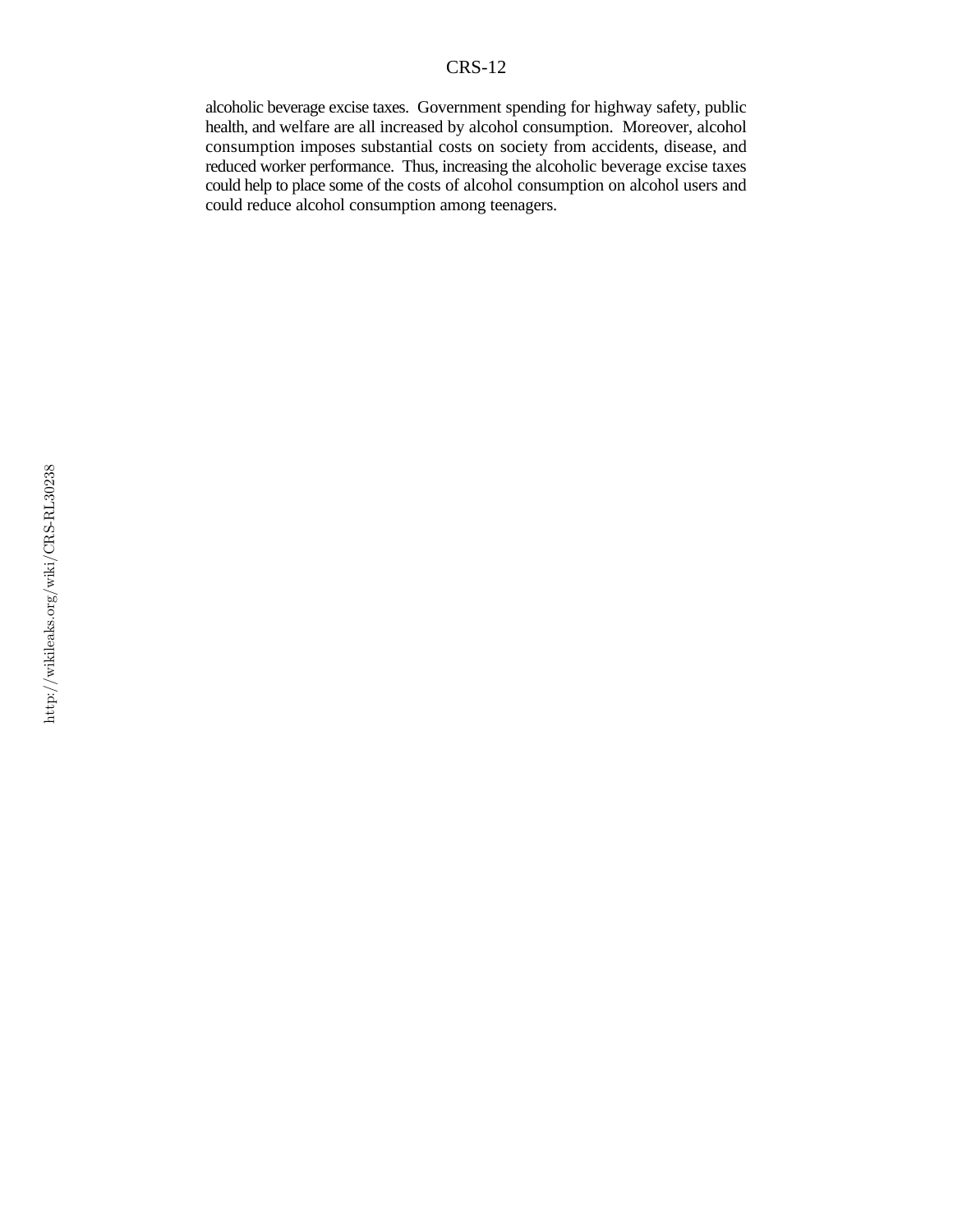# **Appendix A**

#### **Alcohol Tax Collection FY1997 & FY1998**

| <b>SOURCE OF REVENUE</b>     | <b>RATE</b>         | FY 1998 AMOUNT(000'S) | FY 1997 AMOUNT(000'S) |
|------------------------------|---------------------|-----------------------|-----------------------|
| <b>Alcohol Tax Total</b>     |                     | \$7,524,704           | \$7,641,945           |
| Distilled Spirits Tax, Total |                     | \$3,508,285           | \$3,614,803           |
| Domestic                     | $$12.50$ per pg     | \$2,826,005           | \$2,927,554           |
| Imported<br>38               | $$12.50$ per pg     | \$682,280             | \$687,249             |
| Wine Taxes, Total            |                     | \$630,463             | \$639,279             |
| Domestic                     | various             | \$476,586             | \$479,720             |
| Imported                     | various             | \$153,877             | \$159,559             |
| Beer Taxes, Total            |                     | \$3,385,957           | \$3,387,863           |
| Domestic                     | \$18 or \$7 per bbl | \$3,113,312           | \$3,146,491           |
| htt:<br>Imported             | \$18 per bbl        | \$272,645             | \$241,372             |